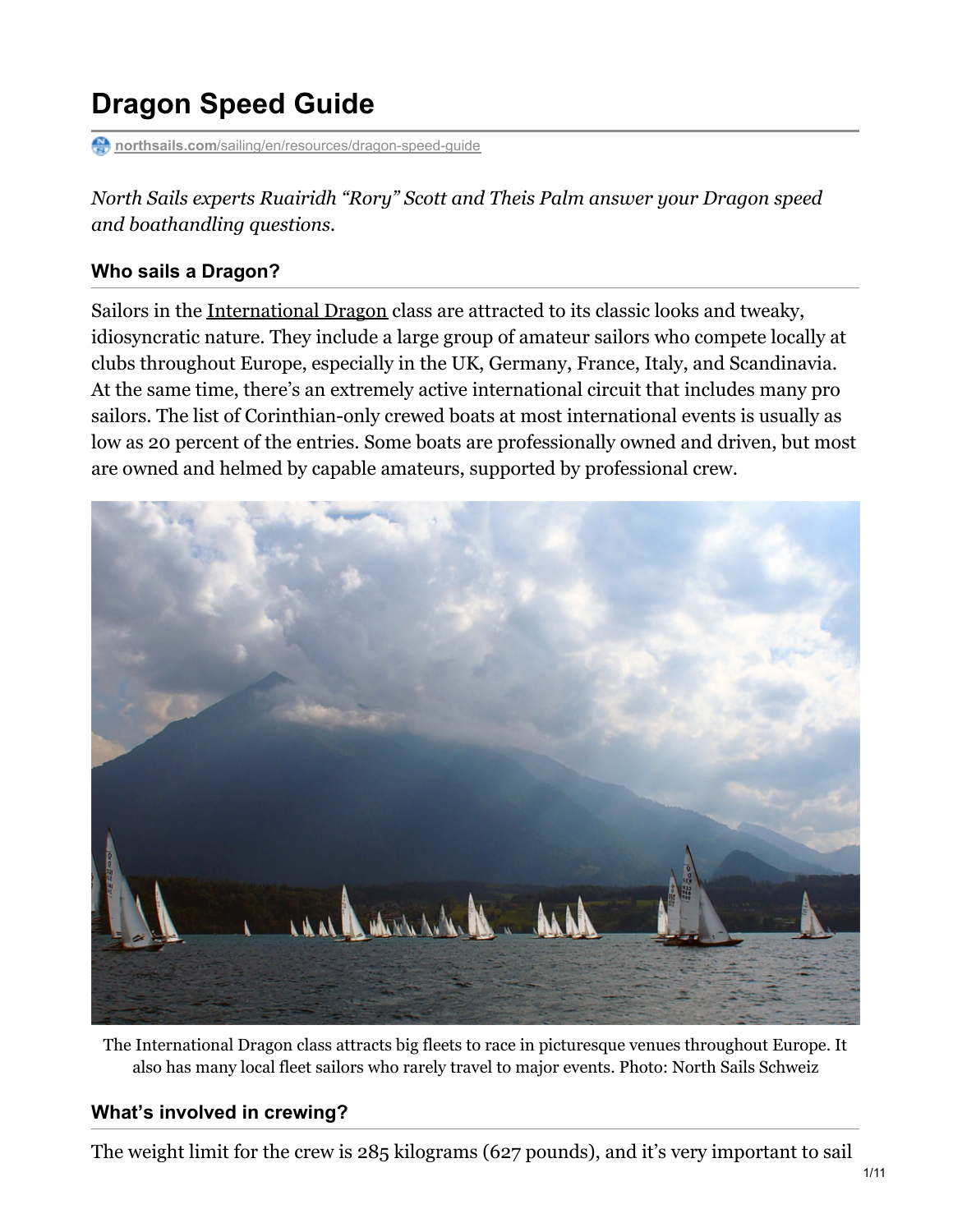at, or close to, the limit. Most boats sail with three people – a 95 kilo average. Some sail with four, and recently there is a small trend in that direction because it's difficult to find large enough people with the right skills. Sailing with four brings other challenges, though, as the boats don't have a huge amount of room for the crew.

The boats are 8.9 metres long (29' 2") and weigh 1700 kilograms (3,700 pounds), and they are a physical challenge to sail. Upwind if you can hike harder for longer, you'll go faster. There are no hiking lines or hiking aids but you can hang off ropes and anything else that's already there for another purpose. When windy, the loads on these boats are substantial, and pumping the spinnaker or trimming the large genoa provides a workout.

### **What are three top Dragon speed tips?**

- 1. Spend time with the same crew, learning how to sail the boat and adjust the mast controls for different conditions.
- 2. Work with your sailmaker to learn which sails work best with your mast in different conditions.
- 3. Straight-line boatspeed is vital. Beats are usually 2.5-miles; in the Gold Cup, races are 2.5 to 3 hours long.

### **What should buyers know when choosing a Dragon?**

Strict rules in terms of hull measurement, stability and use of corrector weights if necessary help keep both new and used boats competitive. There are a massive number of good, used fiberglass boats available at roughly half the price of a new boat. Still, some two or three dozen new boats are built each year at Petticrows in the UK, or at PCT in Dubai (approximately £80,000-100,000). Cold-molded boats can also be very competitive and beautiful, but once you have refurbished them, they may cost you more than a new boat.

### **How do you launch a Dragon?**

A Dragon weighs 1700 kg (about 3700 pounds) so a reasonably substantial tow vehicle is required. Launching is done with a single-point lifting crane. Launching from purpose-built trailers isn't hard; you pull rig forward, clip on the crane, and launch. The mast can be stepped with a tripod stand. Three people can rig and launch a boat in an hour or so. Most boats travel with a single piece cover, and the spars ride along in separate bags.

### **How many sails are required?**

There are no limits on the number of sails a competitor may purchase, but sailors are only allowed to register ("card") eight sails per event. Most boats take four genoas, two mains, and two spinnakers. North offers a range of [different](https://order.northsails.com/classes/dragon) Dragon sails, both crosscut and with radial clews and heads; the latter were developed once cloth manufacturers began building more balanced Dacron cloth. Genoa designs cover the following wind ranges: light, up to 10 knots; medium, 6 to 18 knots; and heavy, 14 to 30 knots. North also has different mainsail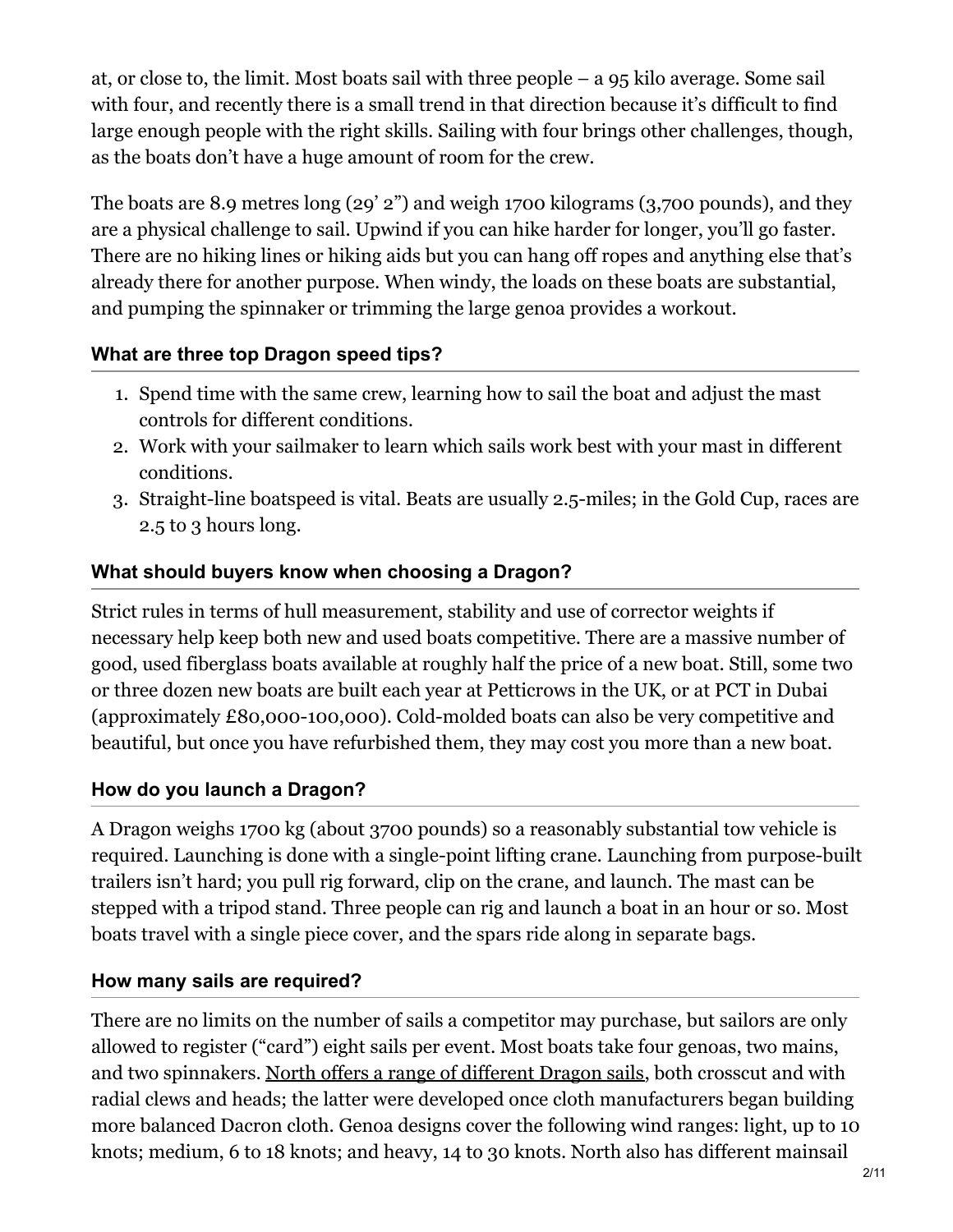designs for different class-legal masts, as well as varying spinnaker designs. On a race day (when no coach boat contact or spare sails on the water are allowed), it's common to carry one spare spinnaker aboard and often a second genoa.

# **Dragon Tuning**

### **What are the keys to rig set-up?**

When tuning the Dragon, our focus is on getting the forestay length set correctly. (Details are provided in the North [Tuning](https://northsails.com/sailing/en/resources/dragon-tuning-guide) Guide.) Then we adjust the tension on the uppers and lowers to Loos tension gauge numbers, depending on which builder's mast is in the boat. After that, everything is relatively simple. Just under the deck, a mast ram powered by a lever system attaches to the aft face of the mast to move the mast fore and aft at the partners.



Tuning a Dragon starts with measuring forestay length and includes other complexities such as running backstays and adjustable shrouds that can be tensioned underway. Photo: North Sails Schweiz

### **What are the most important control systems you have to learn?**

Competitive boats have some remarkable control systems. For example, shroud tension can be adjusted below decks. And jumper tension has both coarse and fine-tune controls that can be adjusted individually, so you can achieve a certain tip fall-off or even move the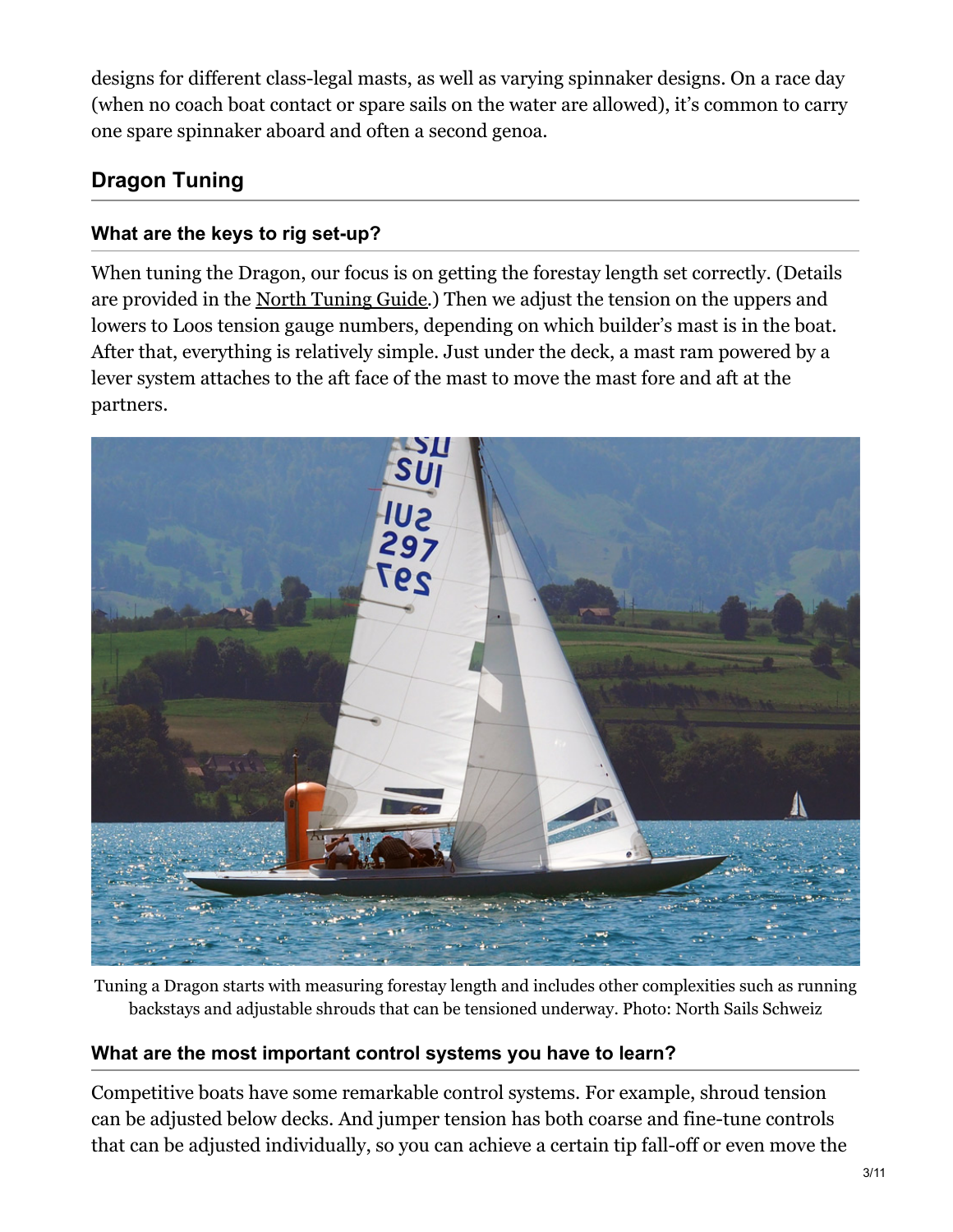mast tip to windward.

Unlike many one designs, Dragons have running backstays. Typically, boats have a 2:1 coarse adjustment under the stern deck, plus a fine tune that leads farther forward. Dragons used to have winches or highfield levers for the running backstays, but we recommend setting up cascade or other purchase systems, which is the way all new boats are rigged.

Another special system for genoa sheeting eliminates the need for a winch. The sheet is pulled through a barberhauler, turns below the side deck, and leads through a cleat mounted on a track. A fine-tune purchase pulls the cleat along the track to finish trimming the sail under full load. A recent refinement keeps the cleat open when the fine tune is off. As soon as you pull on the fine tune, the cleat grips the line, but when you release it to tack, it automatically releases the coarse-tune sheet as well.

# **Dragon Upwind Sailing**

### **Upwind, where does the Dragon crew sit?**

When it's light, the helmsman sits to leeward or to windward, depending on preference. The forward crew (the genoa trimmer) sits to leeward on a bench and handles the sheet controls as well as adjusting halyard, barberhauler, and sheet fine-tunes. As soon as the breeze comes up, the trimmer will be hiking.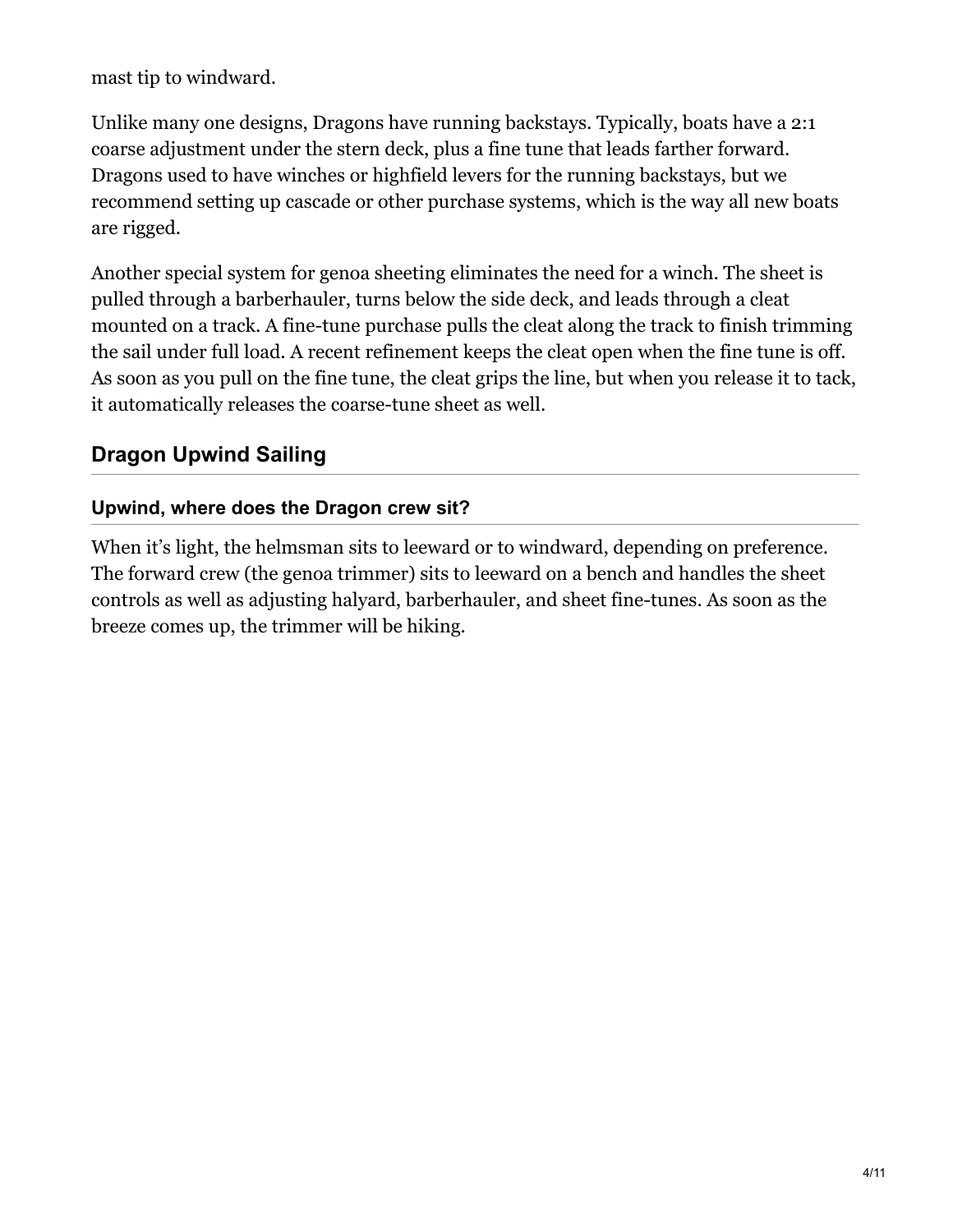

The Dragon has a sleek, low-profile hull and its genoa has large windows for safety. Photo: North Sails Schweiz

For all conditions, the middle person sits to windward—in the boat or on the rail—so they can trim the mainsail. They control runner tension, mast ram, jumper position, traveler, mainsail tack, outhaul, and vang/kicker.

#### **How do you trim the Dragon main upwind?**

The main trimmer generally keeps the boom near centerline; as the mainsheet is trimmed, the traveler is eased slightly. The mainsheet helps bend the mast and flatten the main. Due to the size of the overlapping genoa, we do not vang-sheet.

Once the waves get bigger, the boats take time to accelerate so you want a twistier setup with softer sheet tension and a more open leech. The boats have keel-hung rudders, which will wobble around when sailing in chop. The rudder blade is big, so if you swing it around too much you'll slow down due to the extra drag. Getting the boat balanced is very important, especially when it's choppy.

### **How do you trim the Dragon genoa upwind?**

The challenge when it's light is to keep the boat moving quickly while still pointing well. Any time the wind changes, you need to adjust the sail first, slowly make the helm adjustment, then match sail trim to the new course. When lifted, for example, ease the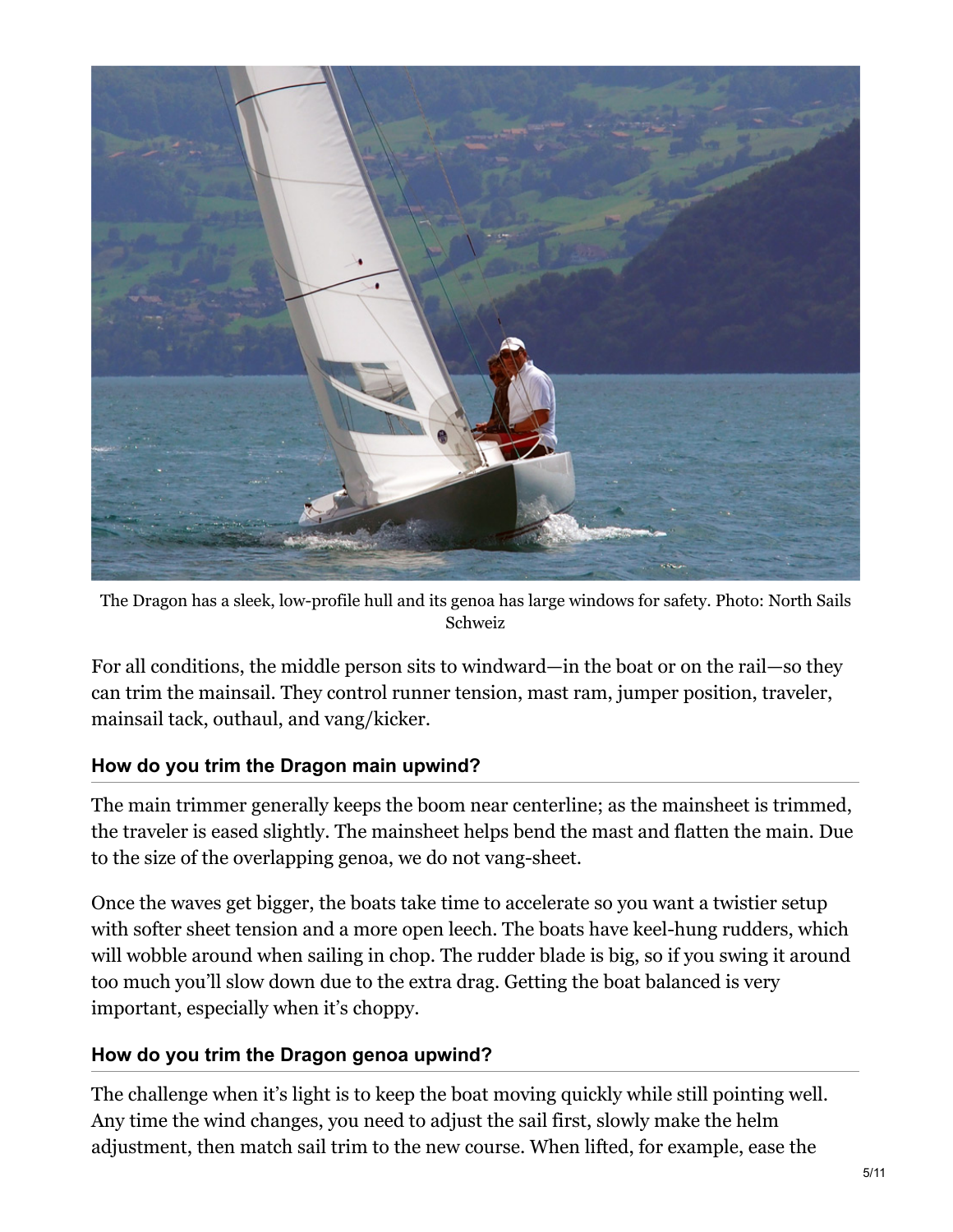genoa first; the helmsman comes up slowly, and genoa comes in to match. If the helmsman simply follows the genoa telltales instead, he'll always be behind the curve, swinging too much rudder and going slowly.

When the breeze comes on, change your jib lead by using the barberhauler, which adjusts vertically at the aft end of cuddy. By easing the barberhauler up, you effectively move your lead aft and are able to sheet harder to flatten the sail. Over 20 knots, the second barberhauler pulls the lead a couple hundred mm farther outboard.

### **What's the key to shifting gears when sailing upwind?**

Runner tension is the most important control in shifting gears. In light winds, you sail with less tension on the runner to induce headstay sag and power up the genoa. As the breeze builds and you pull on more runner, tighten the mast ram to the maximum so the mast doesn't overbend. If it does, you over-flatten the mainsail and lose some headstay tension at the same time. As it gets windier still, add lots of runner tension and ease the ram to bend the mast, but don't overdo it or you will lose headstay tension when you really need it.



In a breeze, the three crew hike out and the boat begins to throw some spray. Photo: Fiona Brown

**What do top Dragon crews say to each other upwind?**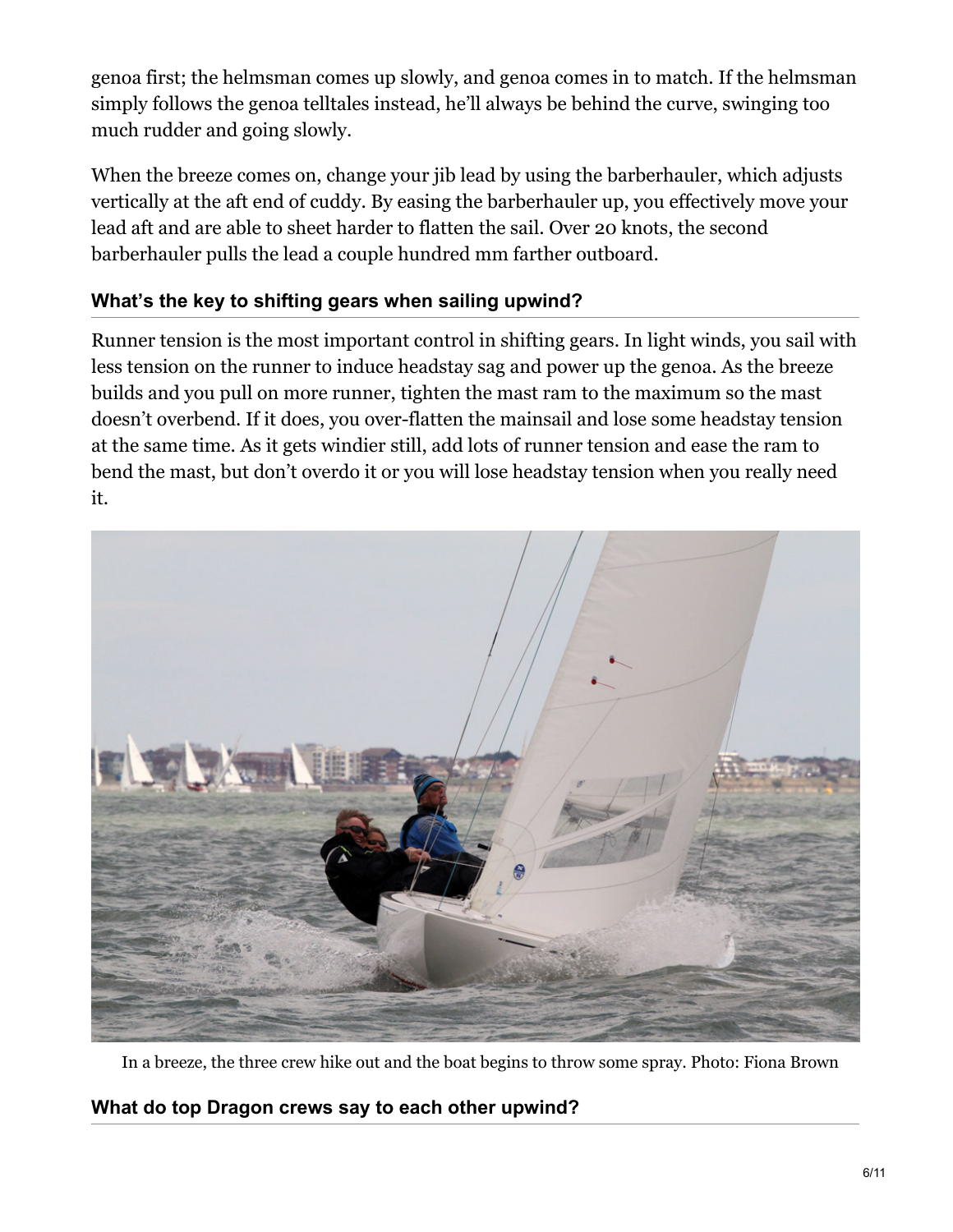The forward crew has the best view and will usually call puffs. The main trimmer will often ease a little mainsheet or lower the traveler a touch, which allows the driver to bear off slightly. The forward crew may ease the genoa sheet as well. Once you've accelerated, the helmsman or main trimmer will call for trimming the sheets back on.

If a big gust is called, the middle crew pulls runner on or lets traveler down, and the helmsman may point up a little. Then main and genoa are both trimmed a little harder. It's important for all three crew to work together at all times.

The forward crew also must look through the genoa window, and the helm through the mainsail window; with the big genoa, the middle crew can't see boats that are even with you on the other tack. This is different than on boats with smaller jibs and is extremely important to communicate about regularly.

### **Dragon Downwind Sailing**

#### **Downwind, where are Dragon crew located?**

In light to moderate wind, keeping the bow down and the stern up is pretty fast. It also stabilizes the boat directionally, making the boat as long as possible. Whoever is the tactician moves to the bow or by the mast downwind, watching the fleet, calling the wind, and holding the pole back at the shrouds. The spinnaker trimmer sits at the front of the cockpit on the windward side, and the helmsman sits aft on either side of the boat typically to windward in 10-12 knots and above, and to leeward in light conditions for a flatter boat or leeward heel. When it's breezy, we bring the forward person back to cockpit.

Dragons sail deep angles downwind with genoas roller-furled. Crews fly the wide spinnaker well away from the relatively short spinnaker pole (visible on yellow and gray spinnakers). Photo René Catino

### **What's unique about the Dragon when sailing downwind?**

We ease the backstays and let the rig a long way forward; the more we can do that, the more directionally stable the boat will be. What's really unique is what we call "flying the spinnaker"—the pole is too short, so as soon as the breeze gets up to 8 knots we ease the spinnaker up and away from it , squaring the pole to the shrouds and keeping the clews as level as possible, and flying the guy/brace as much as six feet away from the pole. This pushes the guy as far outboard as possible, but makes the sail less stable, so more skill is required to keep the sail under control. Body weight placement can help keep the sail full, for example, placing weight to windward to heel the boat when sailing a low course.

### **What are your general rules for sail trim on the Dragon downwind?**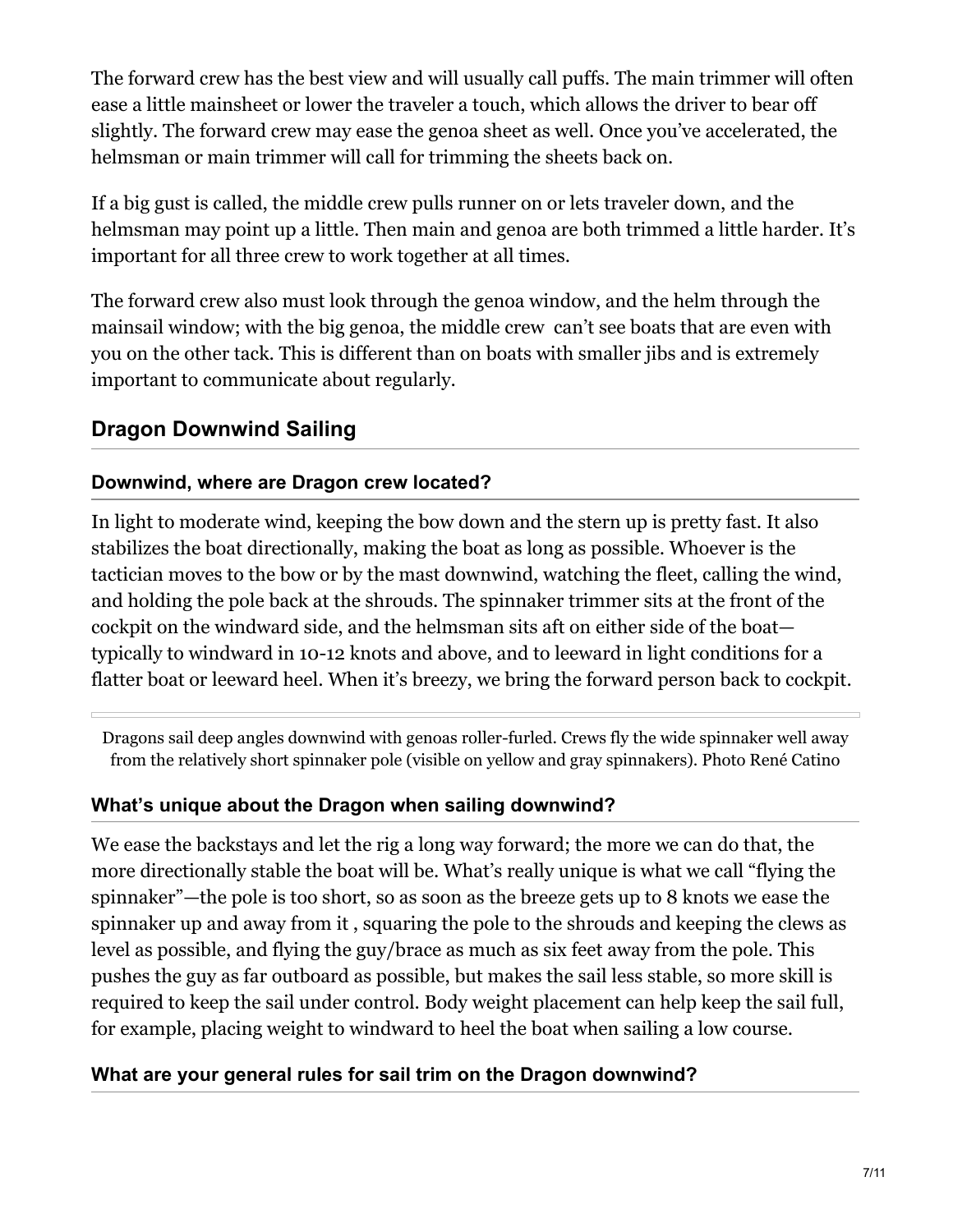After setting the spinnaker, furl the genoa and let the mast ram go completely so the mast can shift forward. Ease the runners to move the rig forward at deck level as much as class rules allow. The tip will move a long way forward and separate the spinnaker from the main. Boats with an adjustable mainsail tack will ease off the tack.

We always try to keep the spinnaker clews spread as wide as possible and, as mentioned, away from the boat. The mainsail is eased out in most conditions, but trimmed slightly in light air (when not sailing dead downwind) and in strong breeze (for stability). Keep the top batten parallel with the boom. If the boat is rolling around in bad seas, use the vang/kicker to tighten the leech; if you need to sail lower, loosen it.

### **What do top Dragon crews say to each other downwind?**

The trimmer and the driver talk about pressure on the spinnaker and how low the boat can be sailed. The bowman/tactician comments on the puffs and boats behind that might block your breeze. When surfing, there should be constant dialogue between trimmer and driver. The helmsman should pump the main if possible; otherwise, bring the bowman back to do it.

Tacticians become foredeck crew downwind, moving forward to lift the stern while monitoring traffic and approaching puffs. Photo René Catino

# **Dragon Boathandling**

### **What are your top tips to starting a Dragon well?**

- 1. Sail with the genoa furled and approach the line under main alone. When time and distance are right, unroll the genoa and accelerate. This takes practice but is far better than approaching the line with the big genoa luffing against the rig. In lighter winds, unroll the genoa sooner because it will take longer to get up to top speed.
- 2. Focus on keeping some flow over the rudder so you have control of the boat. You can easily sail a lot higher under main alone, but when you pull out genoa make sure the boat is aimed low enough so the genoa doesn't backwind and force you to tack.
- 3. When it's windy, it's hard to sail the boat slowly. Sail as high as possible, until it's time to put bow down and accelerate. Don't over-ease the mainsheet or the bow will get blown to leeward.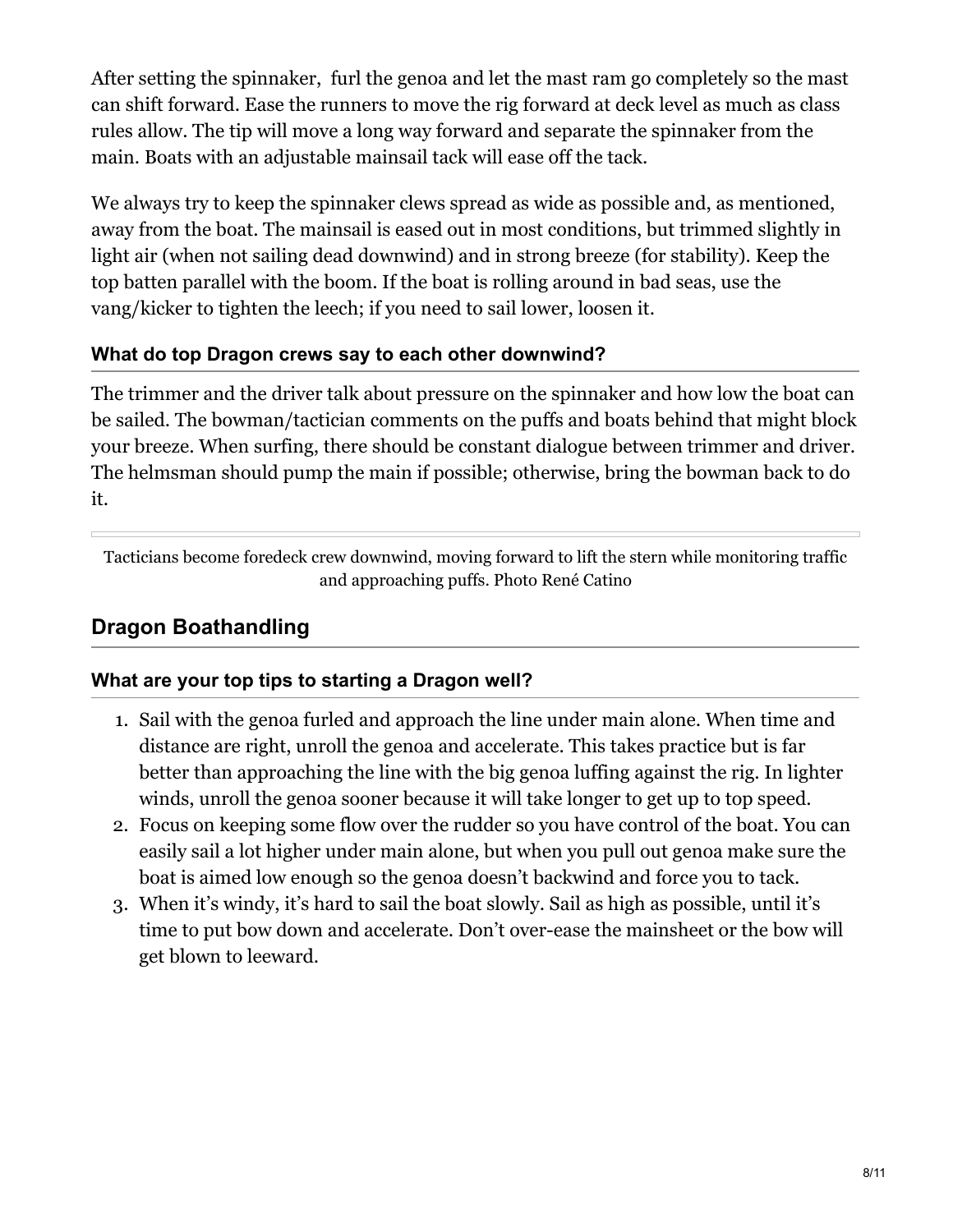

Top teams line up for the start, sailing as slowly as possible with genoas furled, until it's time to accelerate in the final seconds of the countdown. Photo René Catino

### **What are the keys to tacking a Dragon well?**

The mistake that everybody makes in the Dragon is to release the genoa sheet too early. The sail has such a big overlap that the clew has to go a long way forward to get around the rig. The best technique is to ease the sheet a little but only release it once the sail backs against the rig. Then the wind will blow the sail around and out to leeward, and the trimmer will pull it back in on the new tack. In less than 6 knots, another option is to furl the genoa as you start to tack.

One crew does both the release and the trim, and it takes coordination and strength. Bring in as much as possible with the coarse-tune genoa sheet before switching to the fine-tune. When it's windy, there's so much pressure on the genoa sheet cleat, it's important to get the genoa trimmed and cleated quickly before switching to the fine tune. The helmsman should avoid coming out of the tack too low and making the trimmer's job that much harder.

When steering through a tack in flat water, you can steer more slowly at first to maximize VMG to windward. If you're sailing in waves, you have to turn quickly so the boat doesn't slow down too much. The trick that we find very useful is to center the tiller at the moment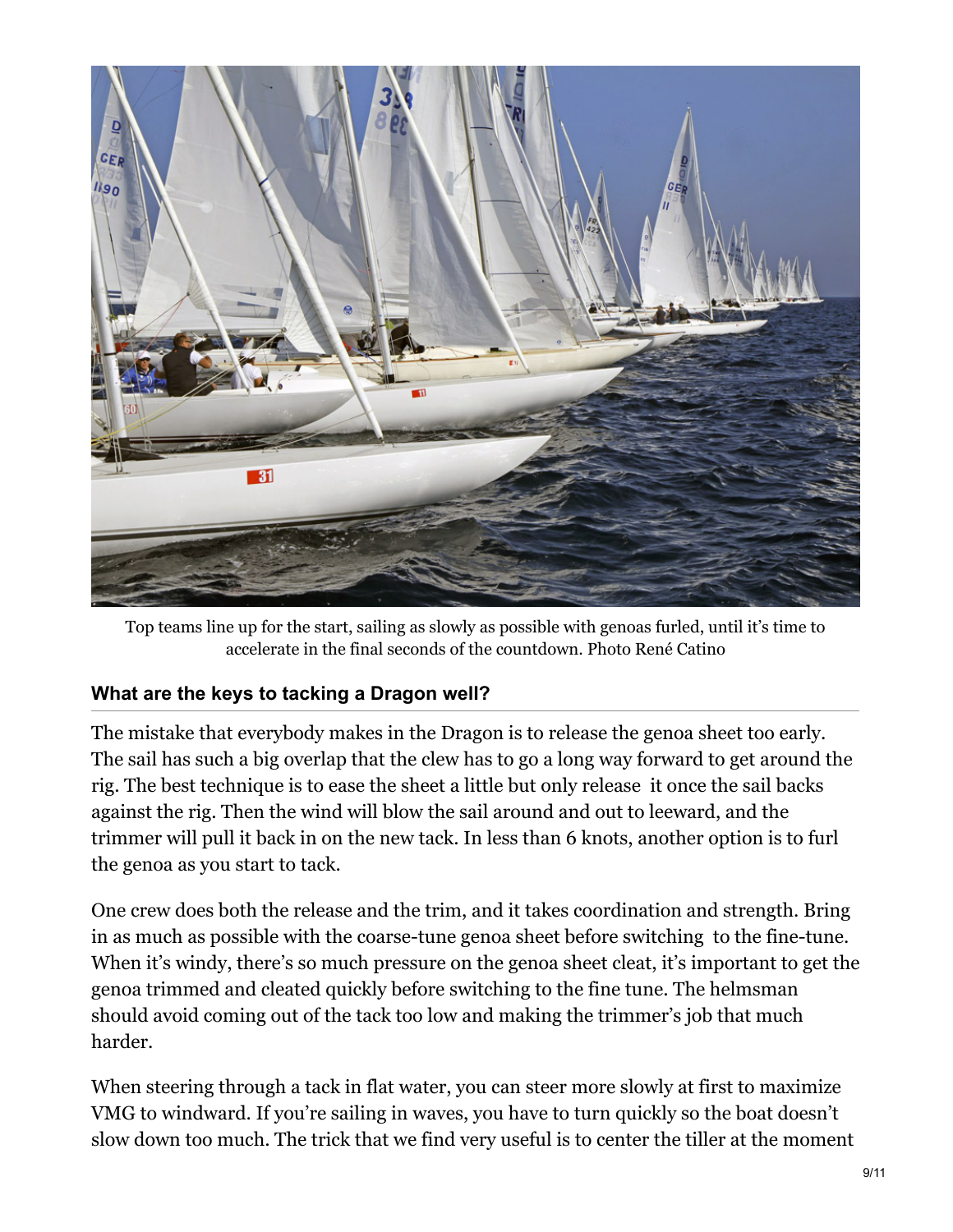the boat straightens up and the mainsail begins to tack. It takes the boat a while to stop turning, and the momentum of the genoa, pushing against the rig, will carry the boat through to your new close-hauled course. It's very easy to over-tack a Dragon, and yet it's better to steer too far than not enough. If the genoa doesn't blow outside of the leeward shroud, you'll lose speed quickly.

The middle crew has plenty to do on tacks as well—mainsheet, traveler, jumpers and runners—although some helms will assist. In a light-air tack, getting the traveler moved up to the new weather side is the top priority. Ease a bit of mainsheet. In heavy air, the runners are top priority.



As wind and waves build, the Dragon displaces more and more water. Photo: Fiona Brown

### **What are the keys to setting the spinnaker on the Dragon?**

Until recently, Dragons were rigged to set the chute from a small hatch up on the bow, which made sets simple (but made takedowns tricky). The basic drill was to pull the chute up as the sheet and guy came back, and furl the genoa quickly so the chute didn't collapse. Now that we drop the spinnaker into the cockpit, it's very important before the set to sneak the guy/brace out as far as possible.

### **What are the keys to jibing a Dragon well?**

Poor timing is the worst mistake Dragon crews make in jibes. The boats like to rock and roll downwind, so you need to time the turn so the boom crosses easily. If you try to turn the boat down when it naturally wants to turn up, you'll fight the helm, then oversteer while